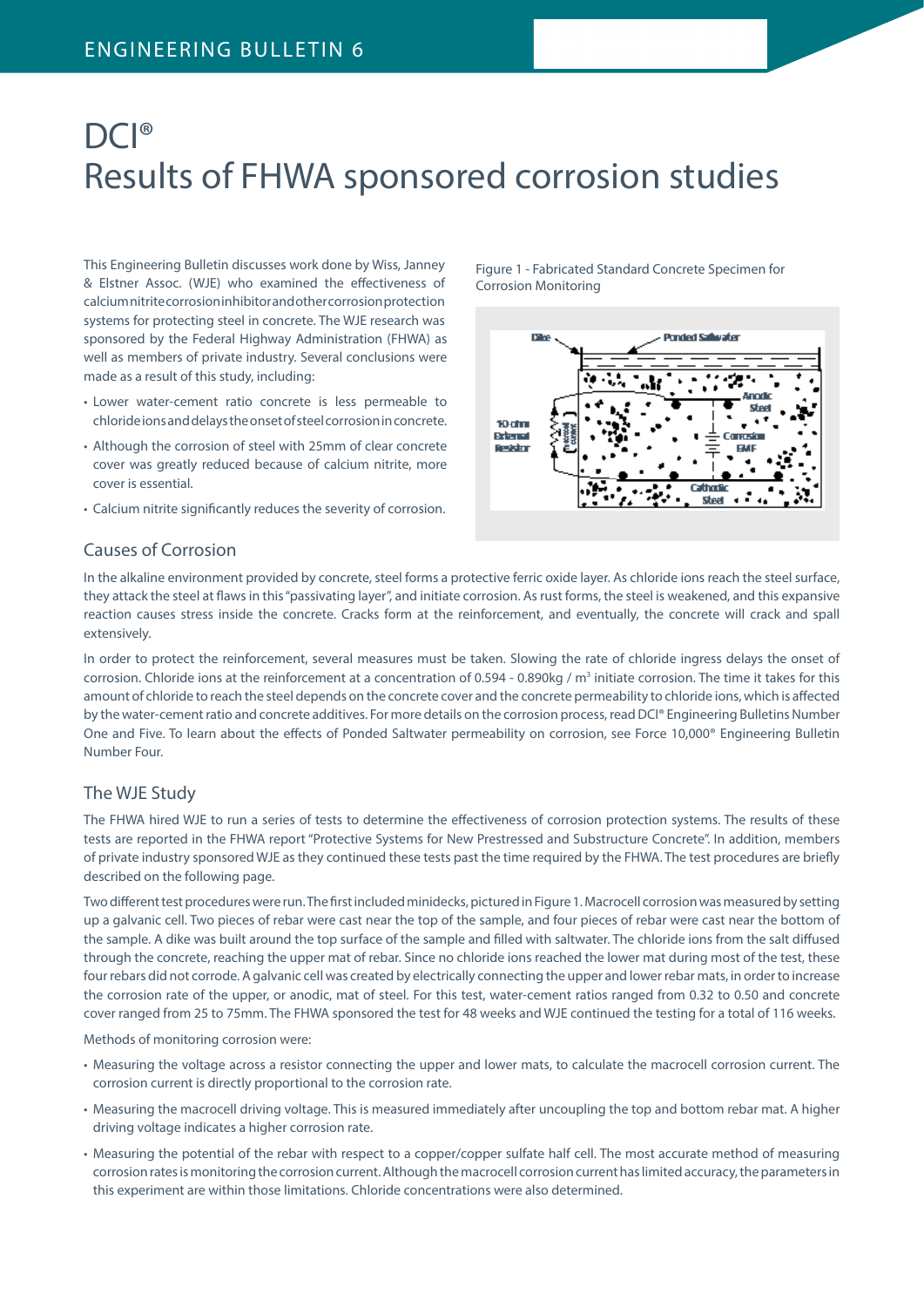

The second year-long study examined 19 full-size bridge members: cast-in-place columns and beams, and precast piles and deck panels. These specimens were subjected to various types of exposure to salt, designed to imitate the environments bridges are actually exposed to.

A water-cement ratio of 0.44 was used for all specimens. The cast-in-place concrete was moist-cured, while the precast members were heat-cured overnight. The same methods of monitoring corrosion were used as in the previous test.

#### Test Results

The results of these two test programs confirmed many facts previously known or suspected. In each of the studies, an increase in the concrete cover over the steel extended the time it took for chloride ions to reach the reinforcement and, therefore, corrosion initiation.

During the first 48 weeks of testing minidecks, there was no corrosion of steel with at least 50mm of cover. After 116 weeks some corrosion had begun in samples with 50mm of cover without calcium nitrite protection (water-cement = 0.50).

As a result of these tests, the FHWA recommended increasing concrete cover to at least 55mm, in order to minimise the risk of early corrosion. These studies do not indicate that such concrete cover alone will provide adequate corrosion protection, but that it is an improvement over low, inadequate cover.

Lower water-cement ratios also decreased the rate of chloride ion diffusion through the concrete. As shown in Figure 2, the amount of chlorides at the rebar was lower, and the onset of corrosion was delayed in samples with lower water-cement ratios. As a result, the FHWA suggested than a ratio of no more than 0.44 be used. Many other studies have arrived at similar conclusions. A microsilica (silica fume) admixture drastically reduced the ingress of chloride ions. The microsilica concrete specimen with 25mm cover was corrosion-free. The study also notes a great increase in the concrete resistivity of the sample containing microsilica. A high resistivity may slow the rate of macrocell corrosion.

Along with samples tested for the FHWA, other conditions were examined by WJE for members of private industry. All of the watercement ratios and concrete covers are listed in Table 1 for the plain concrete and concrete containing DCI (calcium nitrite). Some of the minibeams were only tested for 48 weeks. The remainder were tested until they had been subjected to 116 weeks of cyclic ponding.

Concrete containing DCI consistently outperformed concrete without DCI.

The time at which corrosion began, and the severity of the corrosion were both affected by the presence of DCI. Under 25mm of concrete cover, steel rebar began corroding after 6 weeks in 0.50 water-cement ratio concrete. After 48 weeks of cyclic ponding, the minibeam had an average macrocell corrosion current of 225 microamps.

In DCI concrete samples with the same cover and water-cement ratio, the onset of corrosion was delayed. With a DCI dosage of 20L /  $m^3$ , samples showed signs of corrosion after 9.5 weeks (a 58% increase of the time to initiation). When DCI was added at 30L /  $m^3$ , corrosion began after 11 weeks of cyclic ponding (an 83% increase). The average macrocell corrosion current was 34 microamps, less than one-seventh that of plain concrete samples.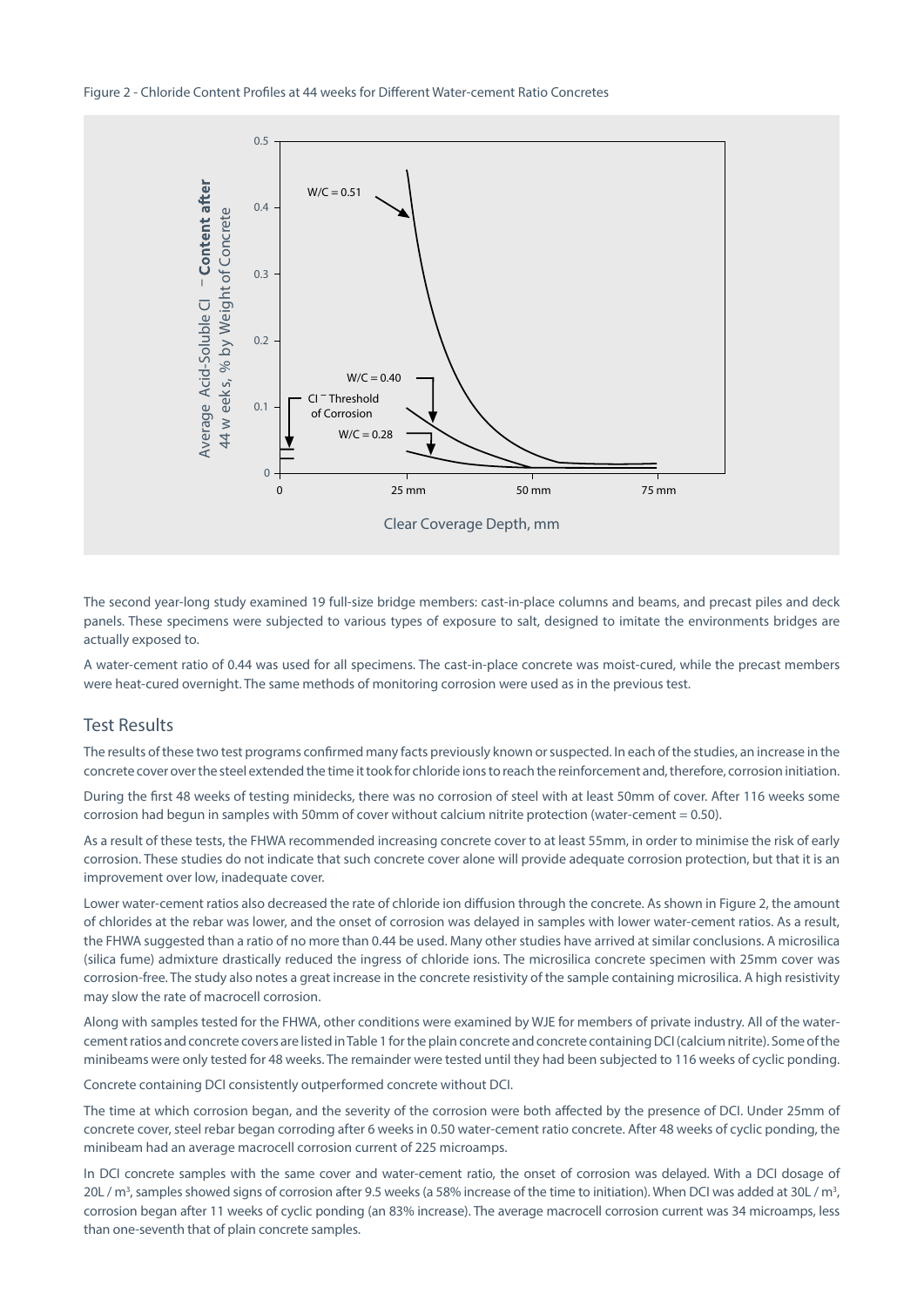## Table 1 Concrete Water-Cement Ratios and Rebar Cover for amples Tested

| Water-cement | Cover: mm         | DCL: L/m <sup>3</sup> |  |
|--------------|-------------------|-----------------------|--|
| 0.50         | 25                | $\mathbf 0$           |  |
| 0.50         | 25                | 20                    |  |
| 0.50         | 25                | 30                    |  |
| 0.40         | 25                | $\mathbf 0$           |  |
| 0.40         | 25                | $20\,$                |  |
| 0.32         | 25                | $\boldsymbol{0}$      |  |
| 0.32         | 25                | $20\,$                |  |
| 0.50         | 50                | $\mathsf{O}\xspace$   |  |
| 0.50         | 50                | $10\,$                |  |
| 0.50         | 50                | 20                    |  |
| 0.40         | 50                | $\boldsymbol{0}$      |  |
| 0.40         | 50                | 20                    |  |
| 0.32         | 50<br>$\mathbf 0$ |                       |  |
| 0.32         | 50<br>$20\,$      |                       |  |

## Table 2

## Corrosion of Steel in Concrete With and WIthout DCI

| Water-cement<br>Ratio | DCI L/m <sup>3</sup> | Time of Corrosion<br>Initiation<br>(Weeks) | Average<br>Corrosion<br>Current after 48<br>Weeks (A) | $E_{\text{corr}}$ After 116<br>Weeks (mV vs<br>Cu.CuSO <sub>a</sub> ) | Amount of Visible<br>Rust (% Surface)<br>Area) |
|-----------------------|----------------------|--------------------------------------------|-------------------------------------------------------|-----------------------------------------------------------------------|------------------------------------------------|
| 0.50                  | $\mathbf 0$          | 6.0                                        | 225.0                                                 | $-540$                                                                | 75.0% 1                                        |
| 0.50                  | 20                   | 9.5                                        | $\ast$                                                | $\ast$                                                                | $7.5\%$ <sup>1</sup>                           |
| 0.50                  | 30                   | 11.0                                       | 34.0                                                  | $-335$                                                                | $36.0\%$ <sup>2</sup>                          |
| 0.40                  | $\mathbf{0}$         | 5.0                                        | 128.0                                                 | $-390$                                                                | $9.0\%$ <sup>1</sup>                           |
| 0.40                  | 20                   | 21.0                                       | 1.2                                                   | $-290$                                                                | $7.0\%$ <sup>1</sup>                           |
| 0.32                  | $\mathbf 0$          | 2.5                                        | 110.0                                                 | $\ast$                                                                | 11.0% <sup>1</sup>                             |
| 0.32                  | 20                   | no corrosion after<br>116 weeks            | $\ast$                                                | $\ast$                                                                | $\ast$                                         |

• not measured 1  $1$  after 48 weeks <sup>2</sup> after 116 weeks

NOTE: Corrosion potentials of less than -350 mV (such as -540 mV), indicate that the samples are corroding. Potentials between -250 mV

and -350 mV indicate the possibility of corrosion, while greater than -250 mV indicates the absence of corrosion.

After 116 weeks of ponding, the corrosion potentials were -540 mV and -335 mV for plain and DCI concrete respectively. All of these results are listed in Table 2.

The effectiveness of DCI was confirmed in samples with lower water-cement ratios and 25mm of cover. Steel in plain concrete with water-cement ratios of 0.40 and 0.32 showed signs of corrosion after 5 and 2.5 weeks respectively.

In 0.40 water-cement ratio concrete, DCI added at 20L / m<sup>3</sup> delayed the onset to 21 weeks — a four-fold increase. The steel rebar in 0.32 water-cement ratio concrete containing 20L /  $m<sup>3</sup>$  of DCI demonstrated no corrosion activity after 116 weeks. Other data is listed in Table 2.

The only sample with 50mm of cover to show signs of corrosion during the test was a plain concrete minideck with a 0.50 watercement ratio. Other plain concrete samples with 50mm of cover were not tested after 48 weeks of ponding. The amounts of rust visible on the rebars are also listed in Table 2. A significant decrease in the steel rust is evident in concrete containing DCI corrosion inhibitor. (Note that visual inspection of steel in plain concrete was conducted after only 48 weeks, while the steel in concrete containing calcium nitrite was inspected after 116 weeks). Other data, such as macrocell corrosion current and corrosion potential indicated relative rates of corrosion.